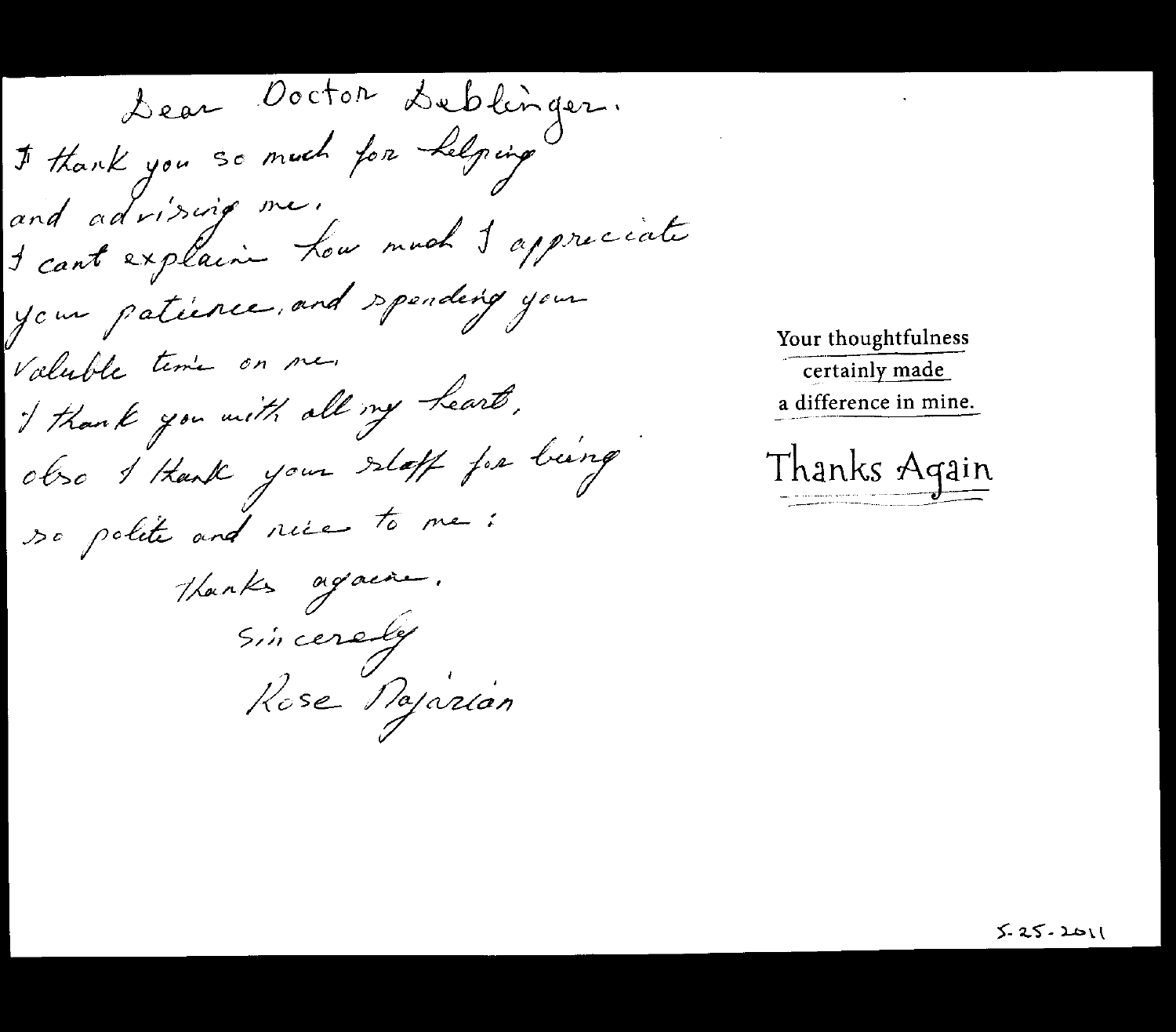

 $\label{eq:2.1} \mathcal{L}(\mathcal{L}(\mathcal{L})) = \mathcal{L}(\mathcal{L}(\mathcal{L})) = \mathcal{L}(\mathcal{L}(\mathcal{L})) = \mathcal{L}(\mathcal{L}(\mathcal{L}))$  $\mathcal{L}(\mathcal{L})$  and  $\mathcal{L}(\mathcal{L})$  and  $\mathcal{L}(\mathcal{L})$  and  $\mathcal{L}(\mathcal{L})$  and  $\mathcal{L}(\mathcal{L})$ 

Dear Deblevages

you put it there. Thanks!

Thanks for<br>Bixing my tooth

Marilyn

Carge-Rese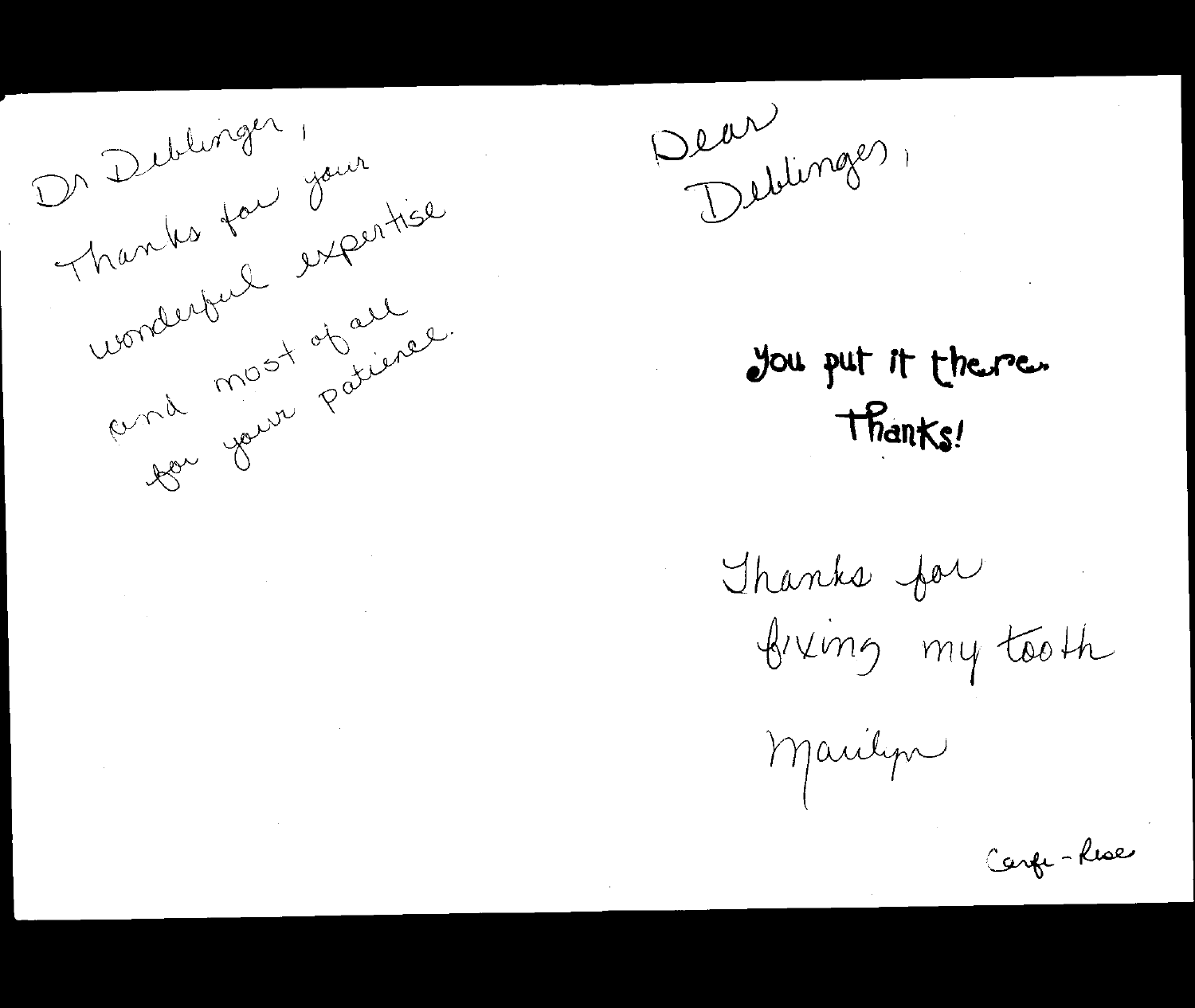For the 
$$
n
$$
 and  $n$  is a  $n$  and  $n$  is a  $n$  and  $n$  is a  $n$  and  $n$  is a  $n$  and  $n$  is a  $n$  and  $n$  is a  $n$  and  $n$  is a  $n$  and  $n$  is a  $n$  and  $n$  is a  $n$  and  $n$  is a  $n$  and  $n$  is a  $n$  and  $n$  is a  $n$  and  $n$  is a  $n$  and  $n$  is a  $n$  and  $n$  is a  $n$  and  $n$  is a  $n$  and  $n$  is a  $n$  and  $n$  is a  $n$  and  $n$  is a  $n$  and  $n$  is a  $n$  and  $n$  is a  $n$  and  $n$  is a  $n$  and  $n$  is a  $n$  and  $n$  is a  $n$  and  $n$  is a  $n$  and  $n$  is a  $n$  and  $n$  is a  $n$  and  $n$  is a  $n$  and  $n$  is a  $n$  and  $n$  is a  $n$  and  $n$  is a  $n$  and  $n$  is a  $n$  and  $n$  is a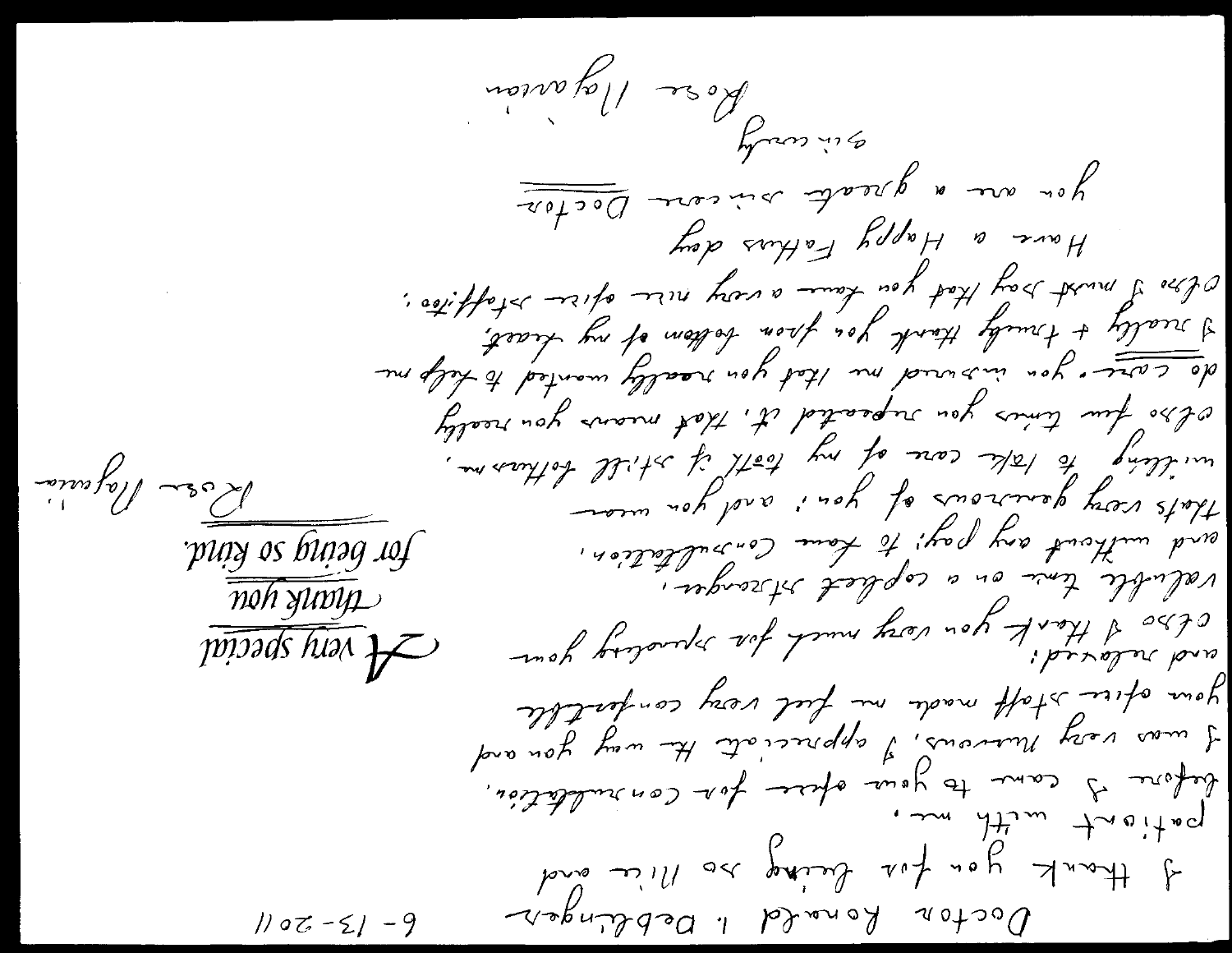With sincere gratitude and warmest thanks.

Dear Dr. Rebringer, I just wanted to chend my deepest thanks for your Kind effort. It is such a Warm Swelite to the heart when another person extends a helping hand in a time of the need. It meent so much to me and it was a preasure to meet you. I happe we make again soon and hark you so muss again.  $Sinklup$ ,  $Dx \cdot linv$ ,  $Dx$ .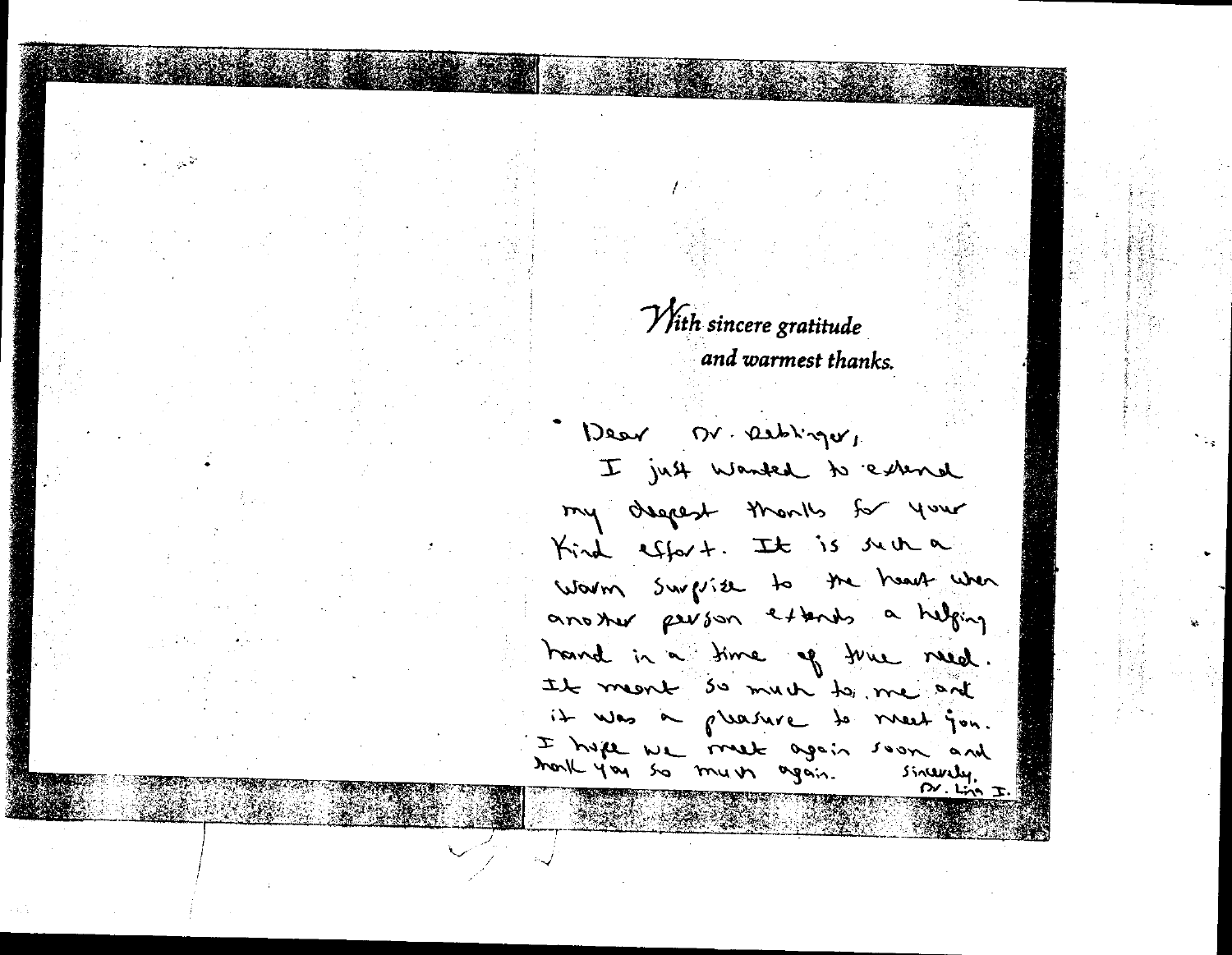$\psi$   $\widetilde{\psi}$ Dean Dr. Debeinger, July 2011 Mauch pour se murch for being suich<br>a sucat doctor and tortuis the  $200000$ Wright Jour thoughtfulness to bruig factule appreciated (le would love